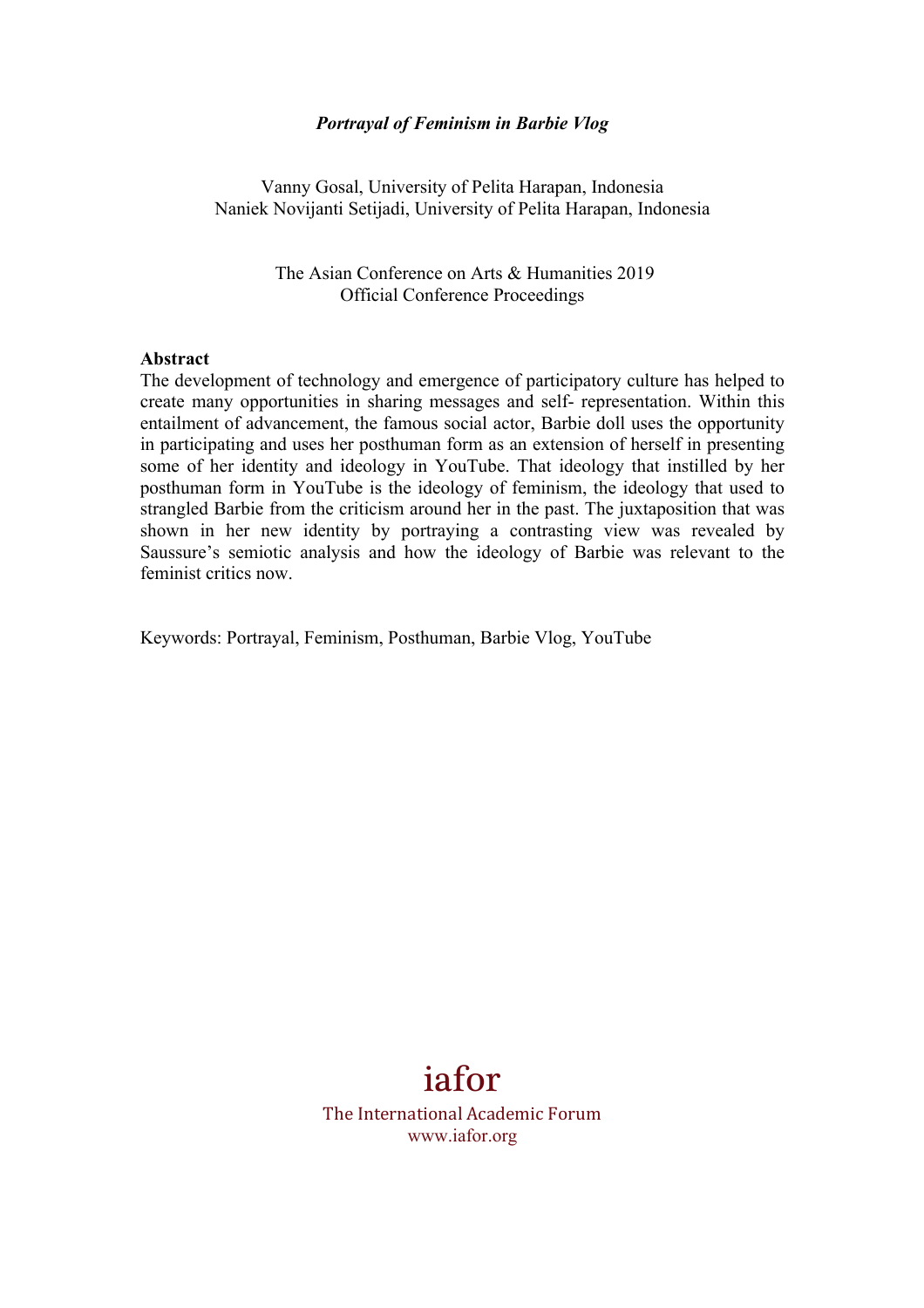#### **Introduction**

As a remembrance of what represents childhood, Barbie doll's popularity will always be everlasting with at least one Barbie exists within a household (Sherman and Zubbrigen, 2014). By being able to sell three Barbie in a day in 2008, Barbie soon becomes the powerhouse within the toy industry (Goldhill, 2014). Because of its great impact and popularity, Barbie doll labeled as the ideal self towards many young girls' life (Wright, 2003). However, the embodiment highlighted by the doll generates a problematic view, with its disturbing history of being inspired by a German doll named Bild Lilli (Driessen, 2016). Bild Lilli itself was marketed for adult men and given as gag gifts while Ruth Handler, the founder of Mattel sees it as an opportunity in remodeling the doll to fit the younger girls market (Tulinski, 2017). However, the attempt debunked as the doll soon became a perpetrator for sexualized and dramatizer of the gender role (Kuther & McDonald, 2004). Especially with its feminine conceptualization which putting aside the masculinity and gender-neutral tendencies (Rogers, 1998). First talking Barbie stated how 'Math is hard' disesteem women in the STEM community and reinforces women's representation to be dependent and limiting the ability of women (Wood, 1994). Despite the values, the physical attributes of Barbie provide certain terminology in Barbie's brand name with the name 'Barbie doll', 'Plastic' and 'Fake' as the statement of evidence in surpassed qualities of beauty branded within the society (Whitney, 2013). Consumerist view sees Barbie's proportion as an accomplishment achieved through a sufficient amount of money (Rogers 1992 in Toffeletti, 2007). Unrealistic body proportion enhanced by Barbie followed by children's tendencies in putting Barbie as the ideal self creates the implication of previewing comparisons between young children and the doll itself (Rogers, 1998). Having to have never been able to aid the relationship with many feminists, Barbie proving an attempt in changing the view. Together with the curvy Barbie, the use of Barbie vlog by emphasizing on some feminism issue has created great advantage towards the company. The use of Barbie to be more relevant and real as a vlogger connotes with the Media Equation Theory in setting a culture of seeing the technology as something alive as the reaction audience gave equivalent with what they perceived in face-to-face interaction (Griffin, 2014). With that in mind, Barbie vlog has a significant place within the development of posthuman in pop culture and how the posthuman actor able to portrays a feminist view.

### **Feminism**

Fluidity in gender roles provides vicissitude on how it was defined and limitation by sex doesn't exist instead, construction towards what gender constitutes was highlighted (Butler, 1990). Limitation towards femininity and masculinity are faced with many considerations and how monoandrogynous personality is acclaim to fit more within the equality status (Tong, 2013). As many other aspects such as cultural, economic and technology to play a role in the reconstruction of gender (Guiliano, 2017). With the belief of "Male Breadwinner Hypothesis" putting forth what they believe of man as the dominant leader within the family (Guiliano, 2017). Having the rejection towards women's identity, the act of feminism was done by the very first feminist named Mary Wollstonecraft who wrote the book named *A Vindication of the Rights of Women* while followed by another movement named the *Declaration of Independence* in 1848 (Bieniek, 2015). Transitioning from the traditional view of feminism towards a more 'trendy' and 'cool' view of feminism and putting aside the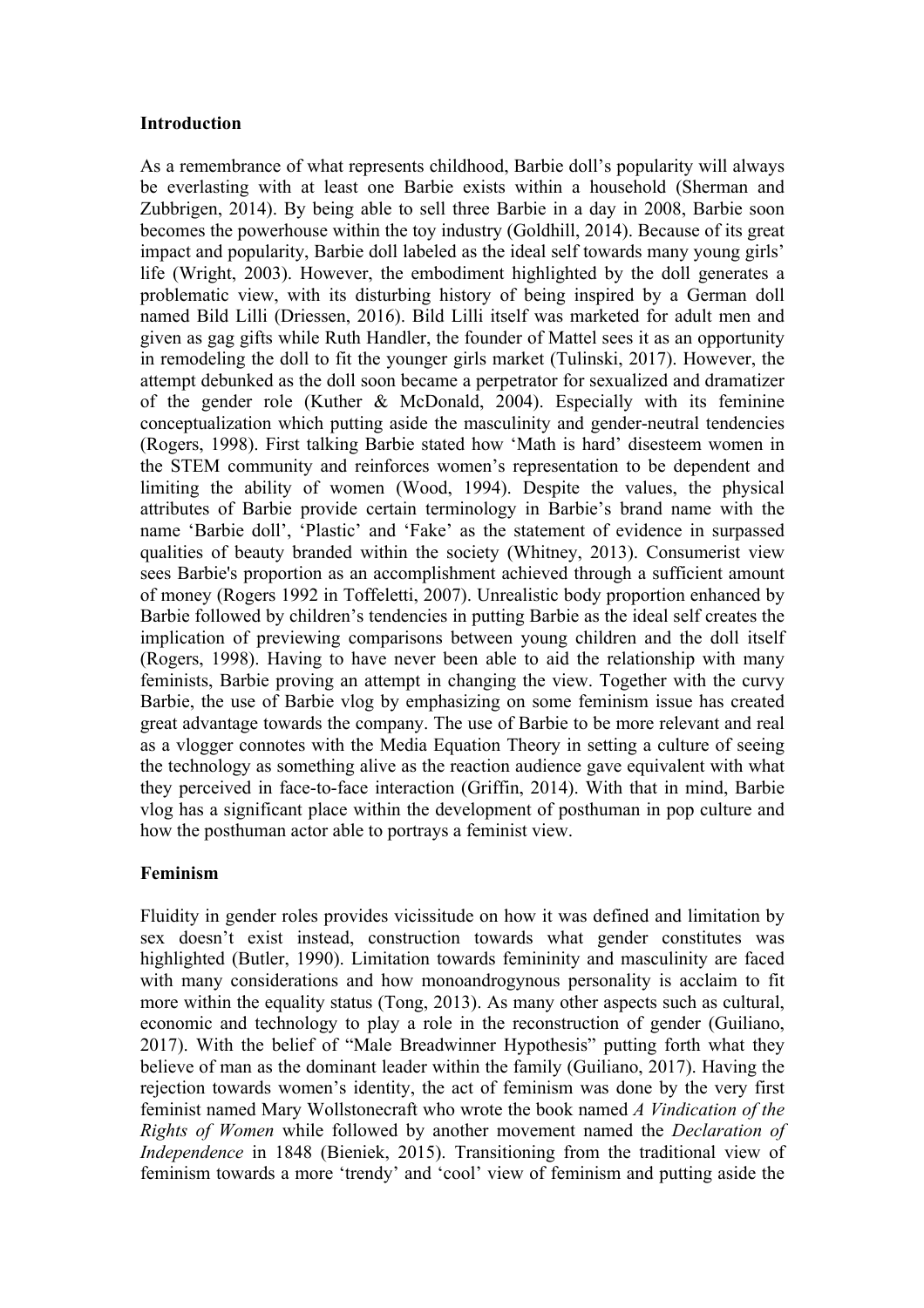conservative perspective (Vaginaos, 2016). With the new culture emerges, the business realm uses the opportunity in developing the marketplace feminism (Zeisler, 2016). By putting more honest and realistic politics within the promotion campaign (Cohen, 2015). The strategy by Mattel proposed the changes in Barbie's identity from the fashion icon and housewife in 1959 into a career woman with various dreams with the slogan 'Be Anything' (Tulinski, 2017). Empowerment generated by Barbie through the presentation by the physical attributes of Barbie by having curvy with 22 eye colors, 14 face shapes, 24 different hairstyles, 30 different hair colors and 7 kinds of skin tones; representing a more multicultural view of Barbie's representation (Tulinski, 2017). Disclosing the view towards Barbie by enhancing what Barbie was criticized as (Townsend, 2018). Multi-dimensional Barbie displayed believable content of feminism as its core values, forwarding the sales of Barbie after the slum (Castle, 2018). With the boomerang effect, Mattel tried to escalate the new identity of Barbie from something she used to not and proposed the market view. In seeing the portrayal, researcher attempt on an understanding from two perspectives; the power and victim feminism. Victim feminism correlates with the first and second wave of feminism as the resistance towards violence of male existential traits (Talbot, 2005). As the violence appears originated during the wartime scarring trauma of sexual assault as the main triggers of victim feminism ideology (Stringer, 2014). Within the ideology, women rejecting the power and patriarchy implementation and seeking peace-loving ideology as the purpose of the ideal view (Wolf, 2013). Meanwhile, power feminism derived from the recognition of power and how this realization helps women in using that power for their benefits (Wolf, 2013). Although, the use of power feminism with the peruse of constituting stricter punishment for the male within the political realms (Orlof & Shiff, 2016).

### **Research Methodology**

In understanding the natural phenomenon of feminism view, qualitative approach best accommodate the measurement of cultural view, experiences, and relationships within a group (Teherani, Martimianakis, Stenfors-Hayes, Wadhwa & Zapio, 2015). Through the qualitative approach, differences can be accountable as qualitative referred to as post-positivist and constructivist belief (Teherani, Martimianakis, Stenfors-Hayes, Wadhwa & Zapio, 2015). Semiology is one of the tools suitable in developing interpretations within the content analysis. As semiology by Saussure derived from the thinking of language as the unified variables in connecting the society (Hussein & Abushihab, 2014). Core values of semiology itself are duality, the use of langue (language) and langage (human speech); and diachrony and synchrony (Hussein & Abushiha, 2014). For a deeper meaning and multi-dimensional representation could be accessed by the use of synchrony towards the entire system (Hussein & Abushihab, 2014). Though, semiology system constructed of inconsistency due to an inability for deciphering dominant values within the signifier and signified (Carrasco, 2015). Because of the complexity in language, Saussure uses syntagmatic and paradigmatic analysis in manipulating the messages (Carrasco, 2015). Codes were the smaller subject of the content analysis and how these subjects used for the basis of coding. Social codes were used for the construction of knowledge used for the assembly of social identity (Chandler, 2007). Its construction within the society is accompanied by the language and bodily codes, where language codes connote differences in a social context, followed by bodily codes which distinguished according to cultural determinant (Chandler, 2007).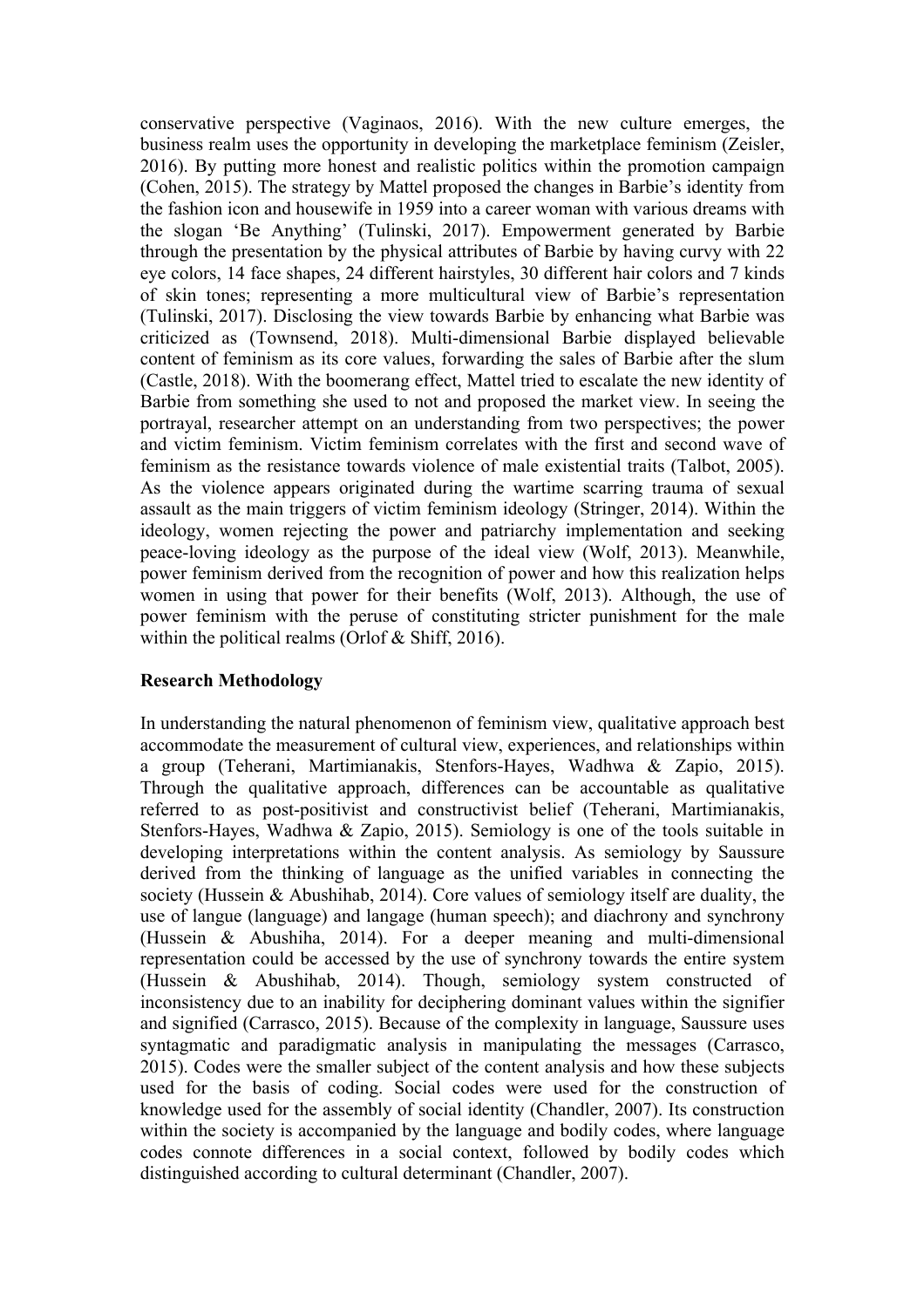## **Discussion**

The kind of feminism mostly shown within the vlog is the prevalent power feminism. From the points appear within the traits of power feminism, Barbie vlog displayed three significant traits of power feminism.

1. Seeks Power

Throughout the video, Barbie has always shown the desires and attempt on gaining power through both of her body language and language codes. Her way of tilting her head downwards and using most of her eyes movement during the statement of how she despises the use of 'Sorry' to be said within the society. The seeking of power appeared in three perspectives: (1) language power, (2) princess power, and (3) feminine power. Within the power of language, the value instilled within that certain words, implying the society as the main determinant of the value presents (Foucault, 1994). Portraying how this value present within the vlog, Barbie emphasizing her body language on the sentence society that present. The value stapled within the language 'Sorry' of degrading women's level within the society by putting the word 'Sorry' as a negative connotation. Meanwhile, in the princess power, Naomi Wolf (2014) believes in the natural urges of many young girls in their desire of power seeking by hiding behind the hierarchy wants. Provoking the 'princess' dream as part of what girls are aspired to be. Hence, the use of princess power in that context is purposely attaching the desire of power closely in women. While in the feminine power of synching the traditional values of men and traditional values of women within the context of leadership. Restating the need for new values in leadership by putting more of feminine aspects in exerting the power.

2. Critical Attitude Towards the Society

Renewal of subjectivity done in reference to the attempt in rejecting the current subjectivity planted by the society (Foucault, 1982). Prompted by the process of new discoveries, Barbie putting forth a new subjectivity of women adapting multifaceted career and promoting speaking up attitude for women. In regards to the oppression occurred in the past, halting the use of voices of women.

3. Creating Changes in Society

Within the vlog, Barbie offering the recognition of how she could help many young women out there in breaking the cycle. By putting some of the movement of breaking the traditional stereotypes of women in the STEM community and not being able to mix both art and science elements. And how Barbie seems to promote the changes of values within the 'Sorry' and she uses a language she thought as something more valuable and empowering.

## **Conclusion**

With the implementation of power feminism within the vlog, Barbie uses the most recent type of feminism in promoting powerful action. Although, she did blame the victim feminism tendencies that occurred in some part of the videos.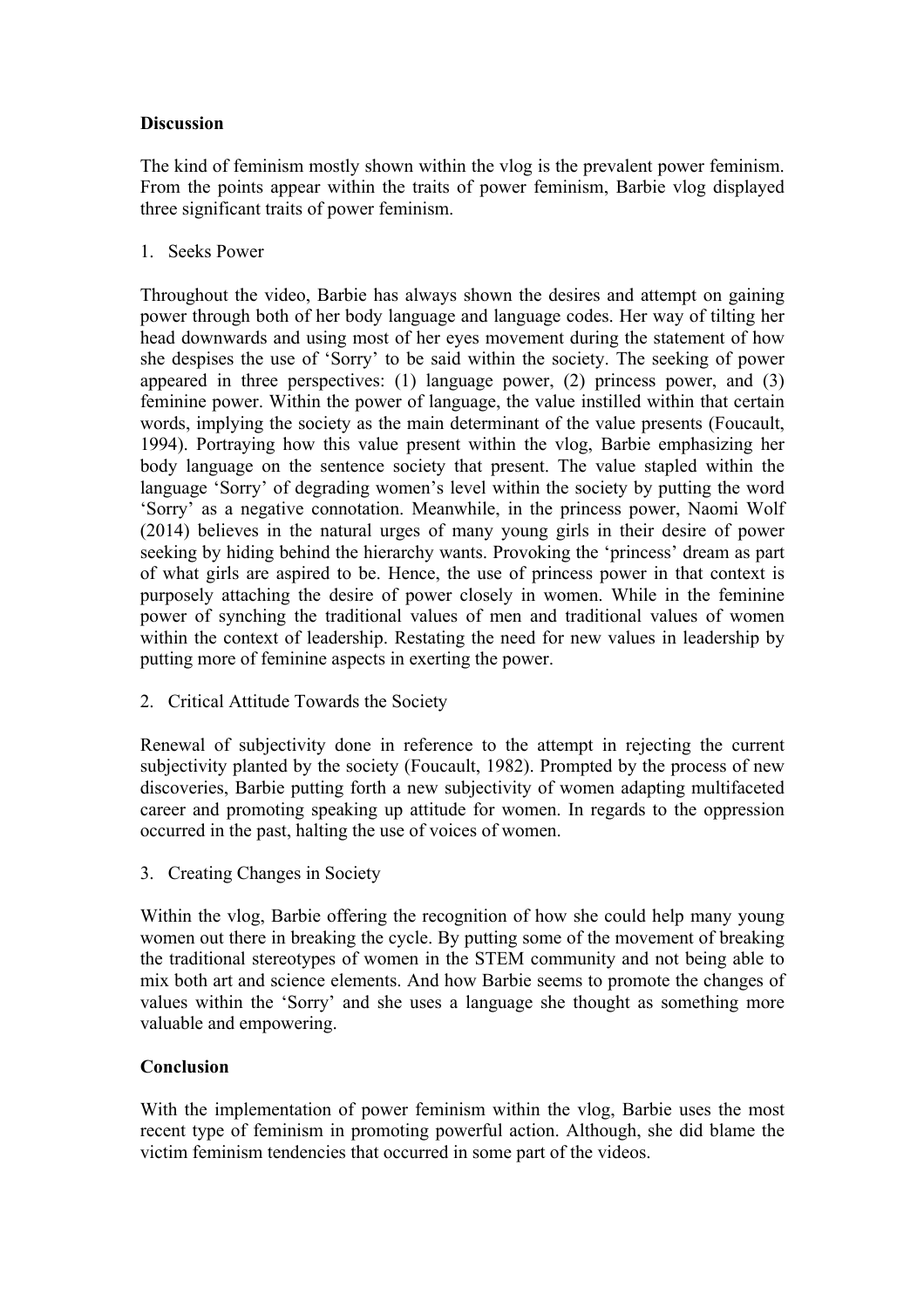### **References**

Bieniek, A. T. (2015). *Feminist Theory and Pop Culture* (Vol. 5). Sense Publisher.

Butler, J. (1990). *Gender trouble: Feminism and the subversion of identity*. New York: Routledge.

Carrasco, W. J. (2015). From the Sign to the Passage: A Saussurean Perspectives. *Texto ! Textes Et Cultures,20*, 1st ser., 1-16.

Chandler, D. (2007). *Semiotics: The basics*. New York, NY: Routledge.

Cohen, C. (2015, July 09). How advertising hijacked feminism. Big time. Retrieved from https://www.telegraph.co.uk/women/womenslife/1172747 478/How-advertising-hijacked-feminism.-Big-time.html

Driessen, R. (2016). The Evolution of an Icon: A Comparison of the Values and Stereotypes Reflected in the Original 1959 Barbie Doll and the Curvy 2016 Barbie Doll. Retrieved from https://theses.ubn.ru.nl/bits tream/handle/123456789/4706/Driessen, R\_1.pdf?sequence=1.

Foucault, M. (1982). Subject and power. *Critical Inquiry,8*, 777-795. Retrieved from http://www.jstor.org/stable/1343197

Foucault, M. (1994). *Ethics: Subjectivity and truth*. London: Penguin.

Giuliano, P. (2017). Gender: An Historical Perspective. doi:10.3386/w23635

Griffin, E. A. (2014). *A first look at communication*. New York: McGraw-Hill Humanities/Social Sciences/Languages.

Goldhill, O. (2014, October 17). Are we falling out of love with Barbie? Retrieved from https://www.telegraph.co.uk/women/womens-life/11169524/Are-wefalling-out-of-love-with-Barbie.html

Hussein, B. A., & Abushihab, I. (2014). A Critical Review of Ferdinand de Saussure's Linguistic Theory. *Studies in Literature and Language,8*, 1st ser., 57-61. doi:10.3968/j.sll.1923156320140801.3909

Kuther, T. L., & McDonald, E. (2004). Early Adolescents' Experiences With, and Views of, Barbie. *ADOLESCENCE, 39*, 39-51.

Orloff, A. S., & Shiff, T. (n.d.). Feminism/s in Power: Rethinking Gender Equality after the Second Wave. In *Perverse Politics? Feminism, Anti-Imperialism, Multiplicity* (pp. 109–134). https://doi.org/10.1108/S0198-871920160000030003

Rogers, M. F. (1998). *Barbie Culture*. SAGE Publications.

Sherman, A. M., & Zurbriggen, E. L. (2014). "Boys can be anything": Effect of